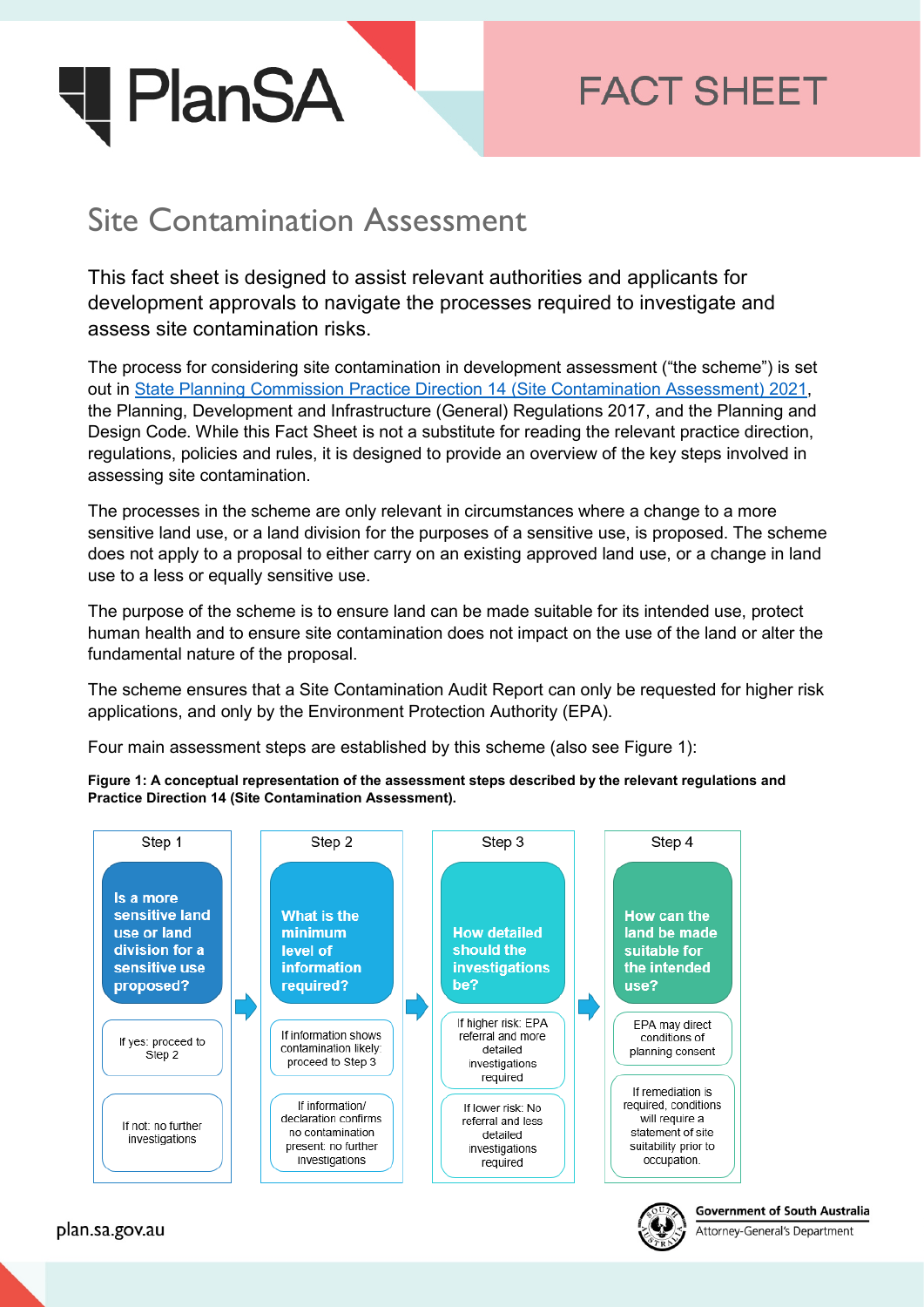#### **1. Determine land use sensitivity at lodgement**

The relevant authority will determine whether a development application involves either:

- (a) a proposed change in land use to a more sensitive use (as specified in the Land Use Sensitivity Hierarchy of the Practice Direction), or
- (b) whether a division of land involves a sensitive use (except where the allotment has already been lawfully created for a residential purpose).

Any other type of application (e.g. development not involving a change in land use, development involving a change to an equally or less sensitive land use, or a division of land not involving a sensitive use):

- (a) will not require referral to the EPA regarding site contamination, and
- (b) cannot be subject to a further information request from a relevant authority in relation to site contamination investigations.

#### **2. Determine the minimum information requirements at lodgement**

If through Step 1, a relevant authority determines that a proposed change in use constitutes a change to a more sensitive land use, or a land division which involves the proposed use of land for a sensitive use, the applicant will be required to provide a minimum level of documentation to the relevant authority upon lodgement of the development application. In simple terms, this will include:

- (a) a site contamination declaration form,
- (b) and either:
	- (i) a Preliminary Site Investigation report (PSI), or
	- (ii) a Site Contamination Audit Report (SCAR) where one already exists for the subject land that is less than 5 years old.

The format and content of these documents are further explained in the Practice Direction.

#### **3. Determine the level of investigation and whether an EPA referral is required**

Where the documentation demonstrates that site contamination is unlikely to exist on the development site, no further action is required at this stage.

Alternatively, where the preliminary site investigation report indicates that site contamination is present, or there is insufficient information to determine that the site is suitable for its intended use, one of two actions may be taken:

(a) a relevant authority may request a Detailed Site Investigation report (DSI) if further information about the extent and nature of contamination (and, where necessary, any suitable remediation strategy) is required; or